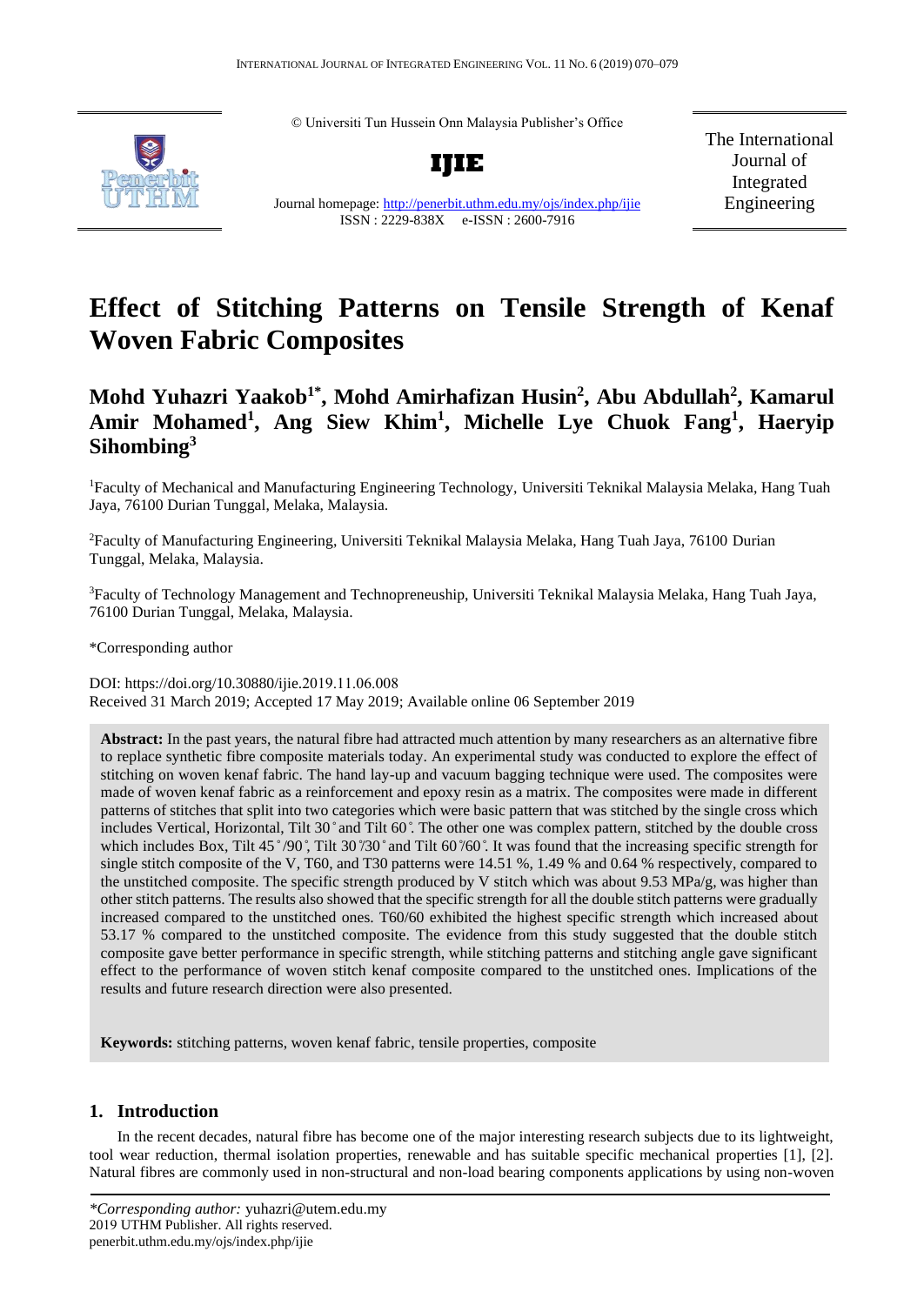or random fibre orientation, such as car door map pocket [3], door panels [4], [5] and spare tyre cover [6]. These natural fibres include sisal, pineapple, jute, banana, oil palm, kenaf and coir fibres [7].

In recent years, there has been an increasing amount of literature on kenaf fibre. Kenaf fibre is a type of natural fibres which brings many advantages and has high potential as reinforcement in composite material fields because each component of the plant is usable such as stalks, leaves, and seeds. Moreover, it can be easily harvested in  $5 - 7$  months. Kenaf-fibre reinforcement has become the common natural fibre used in various application such as automotive, construction, electrical, marine, aircraft, and transportation [3][8]. Author in Ref. [9] also agreed with this statement because kenaf is a fast-growing property as it is able to produce a large volume of raw material within a short period of time. It has become a high demand for many industrial sectors due to its high environmental sustainable which is able to reduce the use of fossil fuels, low density, cost effective, and great performance in terms of physical and mechanical. Therefore, kenaf fibre is chosen as the reinforcement for this research instead of other natural fibre.

Stitching is a process to bind two components together by using thread and needle. In the past thousand years, they are made by hand work over the woven threads on clothing by using natural fibre or animal fur. The first sewing machine was invented in 1790 by Thomas Saint to sew leather, canvas and boots [10]. Conventional stitching uses yarn of carbon, glass or other good performance fibres to be applied into the composite performed by using one or double-sided machine. In the modern technology, advanced stitching can be performed with sewing machine. Lock stitch, modified lock stitch and chain stitch are the common stitching types used by many researchers on the composite material. The use of stitching in the composite is to join the composite structure to improve through-thickness strength, interlaminar fracture toughness and impact damage tolerance [11]. Previous studies have reported that the stitched composite can enhance the toughness properties of the composite material compared to the unstitched composite. Bhudolia *et al*. (2018) found that stitched ply carbon fibre epoxy composite gave better performance in fracture toughness which when it was tested, it can achieved 37 % of high energy absorption and 23 % of high peak load [12]. Yang *et al*. (2013) found that the stitched network increased the delamination toughness and healing of the delamination and matrix crack in composite T-joint utilizing mendable polymer fibre stitching. Moreover, they also investigated the effect of stitching on the healing efficiency and mechanical properties of mendable carbon-epoxy composites. Through the studies, the size or density of mendable stitches affects the delamination toughness, healing and mechanical properties of the composite. The size of mendable stitches reduced the mechanical properties but it increased the delamination toughness and healing. The toughness of composite material can be improved with stitching with delamination as the healing function [13]. In another studies, Ahmad *et al*. (2008) compared the stitches of different fabric system pattern with the unstitched fabric system by using ballistic limit test and found that the stitched fabric system had the highest trend revealing the higher energy absorption by the fabric [14]. It was also noticed that the stitching would increase the absorption of impact energy in the soft composite fabric depending on their pattern. According to Author in Ref. [15], stitching will cause fibre breakage in the composite. They highlighted that stitching on the mendable composite reduced the mechanical properties due to the increasing of areal density or the stitch sizes. Furthermore, the stitch density and the stitch size will influence the performance of the composite. Suhaimi *et al*. (2018) also agreed with this claim. The stitch density with different stitching pattern contributes different strengths on the composite. They had investigated that diagonal stitch can withstand high load compared to other stitching pattern [16].

Next, the textile structures such as woven, knitted or braided are usually used for reinforcement in fibre-reinforced polymer composite. Woven fabric will be studied further in this research. This is because woven fabric provides high stiffness, strength and stability. Warp yarn and weft yarn interlace together to form weaving direction on the woven fabric. Knitted reinforcement provides better impact strength but poor in tensile properties while woven reinforcement gives a higher modulus value [17]. Alavudeen *et al*. (2015) has studied the mechanical properties of banana and kenaf fibre-reinforced composite with the effect of weaving pattern and random orientation [18]. They found that plain woven hybrid composite gave higher mechanical strength compared to the random orientation composite. This shows that the mechanical properties of the composite are also affected by the woven structure. They also studied the sodium hydroxide (NaOH) and sodium lauryl sulphate (SLS) treatments being applied to the natural fibre. Furthermore, they indicated that the alkali tends to improve the mechanical strength of the reinforced composite through the interfacial bonding between the fibre and the matrix due to better absorption of the fibre and hence, enable the matrix to ebb together.

Thus, many research mainly studied the properties of the natural fibre reinforced composite and hybrid reinforced composite. However, there is a few amounts of study on the effect of stitching on other material but not for kenaf woven fabric embedded with epoxy in intraply composite. The epoxy resin embedded to woven kenaf fibre was expected to enhance the properties of the composite. There are only a few types of stitching that had been used in previous studies which are lock and chain stitch. Consequently, the types of stitching with different patterns will be further explored in this study.

#### **2. Materials and methods**

The natural fibre used in this study was kenaf fibre as the reinforcement and epoxy auto-fix 1345-A and auto-fix 1345-B as the matrix. The epoxy auto-fix 1345-A and auto-fix 1345-B were obtained from Chemibond Enterprise Sdn. Bhd while kenaf fibre was purchased from Lembaga Kenaf dan Tembakau Negara, Malaysia (LKTN). Before the weaving process, kenaf fibre was cleaned and divided according to the size of 4 to 5 mm  $(\pm 0.1)$ . There are many designs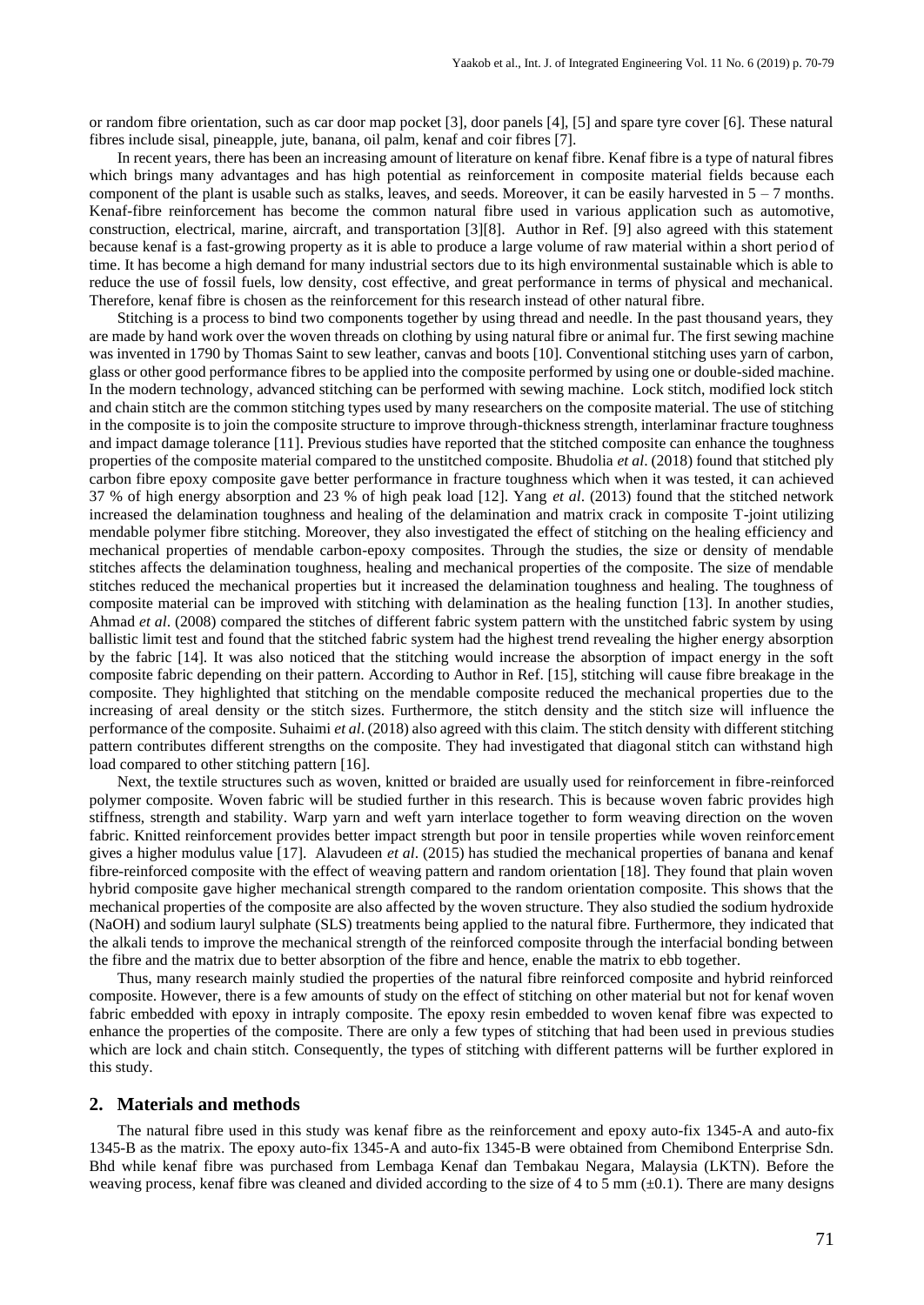of weave pattern that have been used and studied from previous researchers. These designs included plain, basket, twill, leno, satin and mock-leno weave. Plain weave design is the most basic weave type which is strong enough among others. The kenaf fibre was aligned in the weft and wrap directions. However, plain weave design was selected to be carried out as experimental testing in this research. A plain weave design kenaf was shown in Fig. 1 (a). The weaving process was done manually as shown in Fig. 1 (b). After that, kenaf fibre was stitched by using sewing machine brand SINGER, model 8280 with capacity of machine of 240 V, 50 Hz and 85 W. There were eight types of stitching patterns that had been applied on the woven kenaf fabric. The stitch patterns were the main point of this study. These patterns split into two categories which were basic pattern and complex pattern. The basic pattern was stitched by single cross which include Vertical, Horizontal, Tilt 30 ̊and Tilt 60 ̊. While complex pattern was stitched by double cross which include Box, Tilt 45 ̊ /90 ̊, Tilt 30 ̊/30 ̊ and Tilt 60 ̊/60 ̊ as shown in Fig. 2 and Table 1. All of these design were stitched on the woven kenaf fabric with distance of 5 mm between each stitch.



**Fig. 1 - (a) woven kenaf fabric; (b) weaving process.**

|                   | Single stitch               | Double stitch |                              |  |
|-------------------|-----------------------------|---------------|------------------------------|--|
| Composite samples | Types of stitching patterns |               | Types of stitching patterns  |  |
|                   | Unstitch                    |               | Unstitch                     |  |
|                   | Vertical                    | Box           | <b>Box</b>                   |  |
| <b>T60</b>        | Tilt $60^\circ$             | T45/90        | Tilt $45^{\circ}/90^{\circ}$ |  |
| T <sub>30</sub>   | Tilt $30^\circ$             | T30/30        | Tilt $30^{\circ}/30^{\circ}$ |  |
| H                 | Horizontal                  | T60/60        | Tilt $60^{\circ}/60^{\circ}$ |  |

**Table 1 - Types of single and double stitch patterns.**

Stitching is a process that use stitches to fasten or gather two objects by using needle and thread. The structure of modified lock stitch was used in this study as shown in Fig. 3. Fig. 4 shows the example of stitched Tilt 60°/60° on woven kenaf fabric. The stitching parameter such as stitch density and stitch orientation will be taken into consideration. This is because it might influence the performance of the composite. Cotton fibre is a natural material which is produced from a cotton plant. It is chosen as the thread for stitching process based on ASTM D1441 standards which make it easy to bind the woven kenaf fibre with stitches due to its strength and elongation. Specification of cotton fibre was shown in Table 2.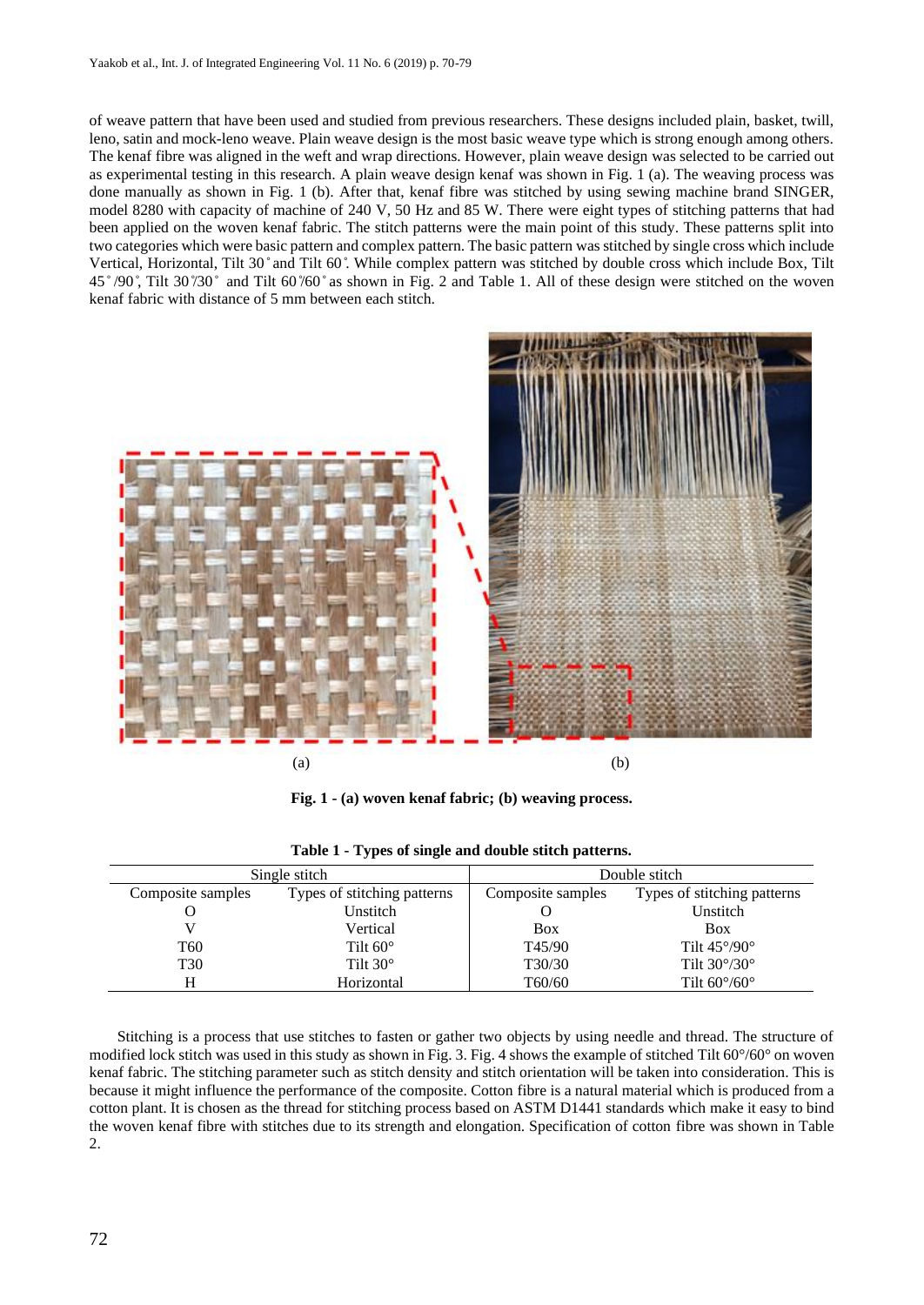

**Fig. 2 - Types of stitching patterns (a) Vertical; (b) Tilt 60°; (c) Horizontal; (d) Tilt 30°; (e) Tilt 30°/30°; (f) Tilt 45°/90°; (g) Box; (h) Tilt 60°/60°.**



**Fig. 3 - Schematic view of (a) modified lock stitch (b) on woven fibre composite, with permission [19][20].**



**Fig. 4 - Example of stitched Tilt 60°/60° on woven kenaf fabric.**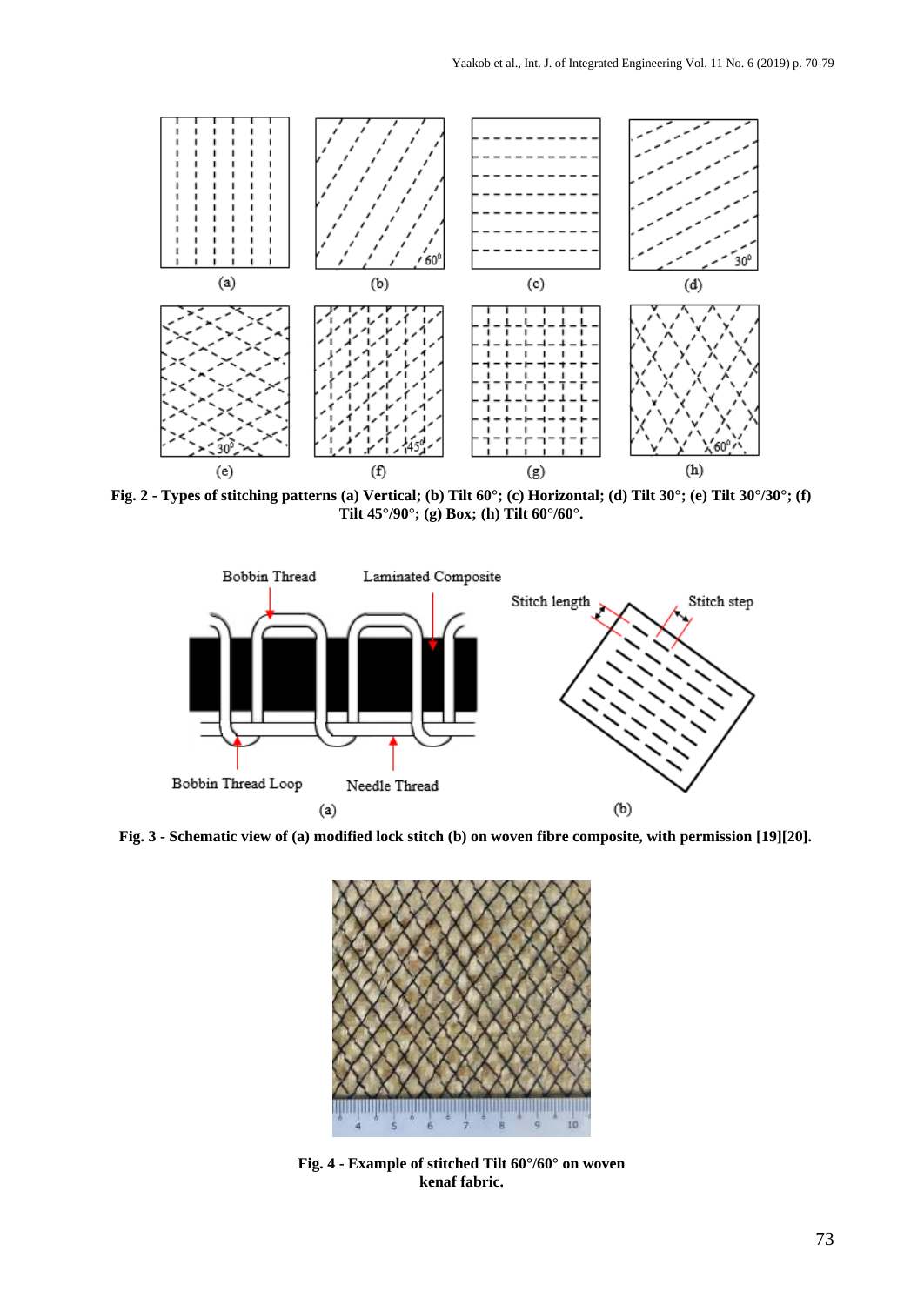| <b>Parameters</b>         | <b>Cotton</b>           |  |  |
|---------------------------|-------------------------|--|--|
| Elongation $(\%)$         | 6.6                     |  |  |
| Short fibre index         | 33.4                    |  |  |
| Moisture $(\%)$           | 8.5                     |  |  |
| Micronaire                | 4.6                     |  |  |
| Strength (gm/tex)         | 35.6                    |  |  |
| Water absorption capacity | $>24$ grams per gram of |  |  |
|                           | fihre                   |  |  |

|  | Table 2 - Specification of cotton fibre [21]. |  |  |  |  |
|--|-----------------------------------------------|--|--|--|--|
|--|-----------------------------------------------|--|--|--|--|

Hand lay-up and vacuum bagging technique was used to produce the composite. Before that, stitch woven kenaf fabric were dried in the oven at 50 $^{\circ}$ C for 24 hours to absorb the moisture, avoid voids formation and to improve fibrematrix adhesion. The stitch woven kenaf fabric (Fig. 4) with the dimension 300 mm x 220 mm was prepared and then followed by the vacuum bagging technique. After the vacuum bagging process was done, the samples were kept at room temperature for 48 hours of curing process to stabilize the samples and ensure it was 100 % being cured. Next, the samples were cut according to ASTM D3039 standard by using laser cutting machine with a dimension 250 mm (length) x 25 mm (width) for tensile test. Fig. 5 shows schematic diagram of vacuum bagging arrangement used for fabricating composite.



**Fig. 5 - Schematic diagram of vacuum bagging arrangement** 

#### **3. Results and discussion**

#### **3.1 Tensile properties of single stitch**

For the tensile test, the composite samples were cut according to ASTM D3039 standard and the average of 5 samples was recorded. The samples were measured by using Instron 5969 universal testing machine. Tensile properties of single stitched and unstitched woven kenaf composite were stated in Table 3. The average tensile strength of composites samples, O, V, T60, T30 and H were 28.31 MPa, 45.86 MPa, 33.59 MPa, 39.97 MPa, and 37. 82 MPa respectively. Fig. 6 shows the specific strength of single stitch and unstitched composite. Specific strength is defined as the strength-toweight ratio. The specific strength can be defined as follow;

$$
Specific\ strength = \frac{\sigma}{m} \tag{1}
$$

Where  $\sigma$  is maximum tensile strength and m is mass of composite.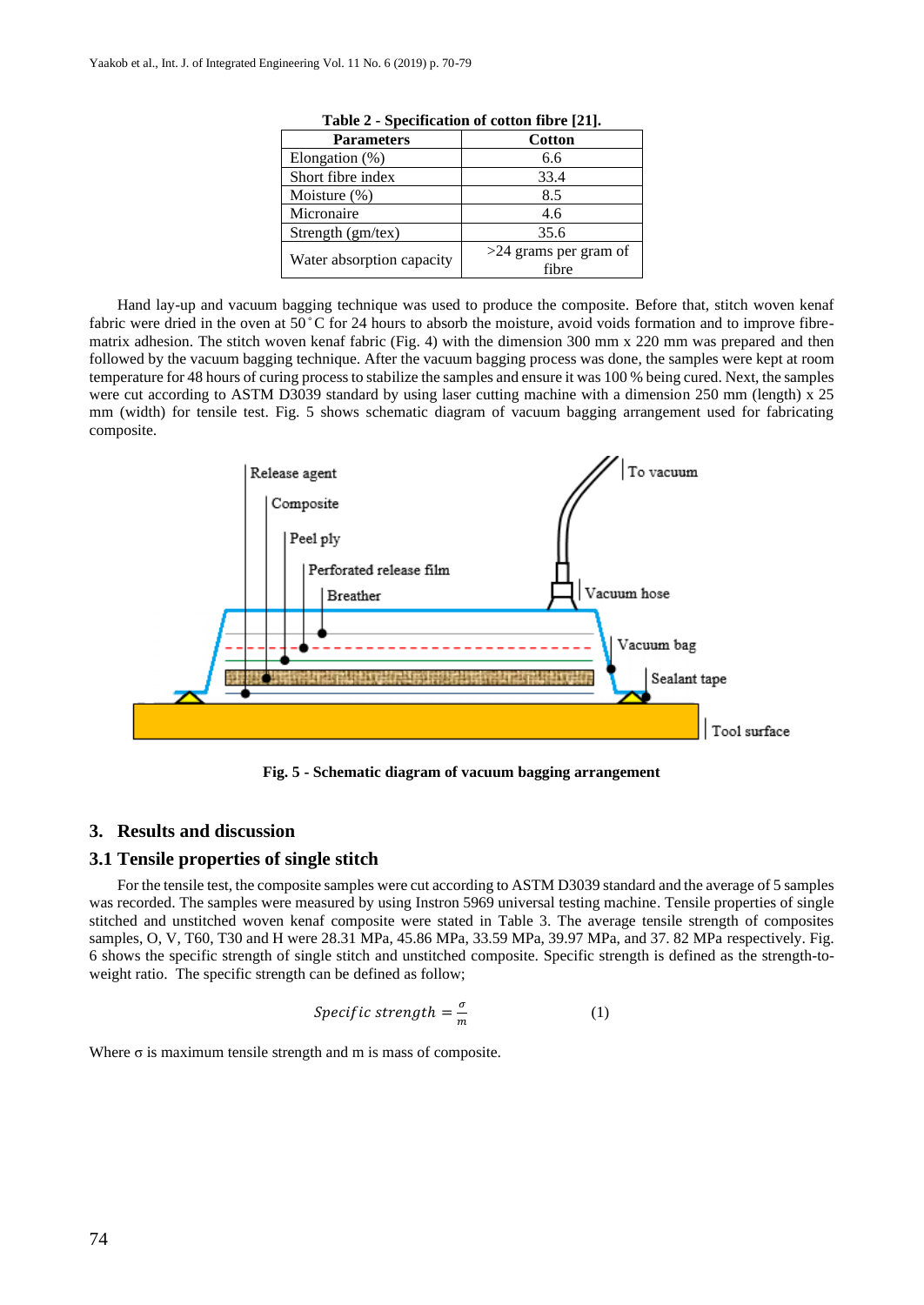| Patterns        | Tensile strength (MPa) | Mass $(g)$ | Specific strength $(MPa/g)$ | Young's modulus (MPa) |
|-----------------|------------------------|------------|-----------------------------|-----------------------|
|                 | 28.31                  | 3.40       | 8.33                        | .76                   |
|                 | 45.86                  | 4.81       | 9.53                        | 2.29                  |
| T <sub>60</sub> | 33.59                  | 3.98       | 8.45                        | 2.23                  |
| T <sub>30</sub> | 39.97                  | 4.77       | 8.38                        | . 99                  |
| H               | 37.82                  | 4.60       | 8.22                        | .64                   |

**Table 3 - Properties of single stitch and unstitch composite.**

Fig. 6 demonstrated that the specific strength of single stitch and unstitched woven kenaf composites were O, V, T60, T30 and H were 8.33 MPa/g, 9.53 MPa/g, 8.45 MPa/g, 8.38 MPa/g and 8.22 MPa/g respectively. Among five samples, H exhibited the lowest specific strength. In assessment to the unstitched sample, the specific strength of H was lowered by 1.26 %. This was due to the effect of stitches in the horizontal line (Fig. 2 (c)) which it couldn't withstand when the load was applied. It was also observed that the failure of mechanism occurred in the stitch line, as clearly shown in Fig. 7. As shown in Fig. 7, it has loose region and tight region. In the tight region, the matrix couldn't penetrate well in the fibre and this inversely affected the resin permeability through the fibre preform. These factors would defect the voids, matrix micro-cracking and porosity. On the other hand, other stitched samples (V, T60, and T30) actually exhibited better specific strength performance than their unstitched sample. The specific strength increased of the V, T60, and T30 patterns were 14.51 %, 1.49 % and 0.64 % respectively, compared to unstitched composite. As shown in Fig. 6, the specific strength produced by V stitch, about  $9.53 \text{ MPa/g}$  was higher than other stitch patterns. This is due to the vertical stitched pattern was parallel with the load direction testing and make it tend to withstand at several load compare to others stitch patterns. Although the specific strength increase may be deliberate small due to below 20 %. However, it is still improved the performance compare to unstitched composite. The finding is consistent with findings of past studies by Author in [22], which found that stitch fabric having more strength compare to unstitch fabric composites.



**Fig. 6 - Specific strength of single stitch and unstitch composite**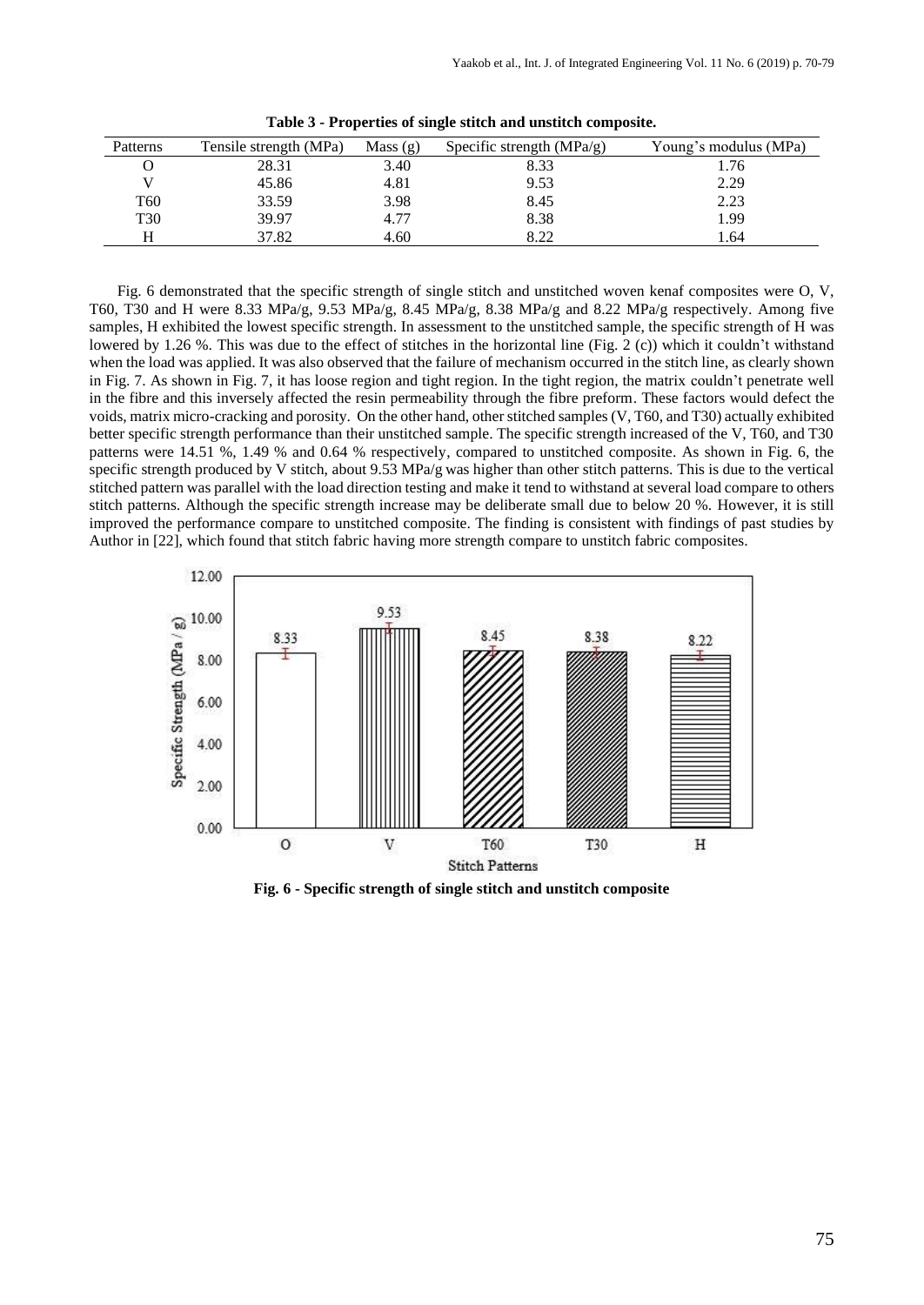

**Fig. 7 - Scanning electron magnification of horizontal stitch.**

## **3.2 Tensile properties of double stitch**

Tensile properties of double stitched and unstitched woven kenaf composite were given in Table 4. The average tensile strength of composites samples, O, box, T30/30, T45/90, and T60 were 28.31 MPa, 40.58 MPa, 53.43 MPa, 46.81 MPa, and 45.02 MPa respectively. Fig. 8 presents the specific strength of double stitch and unstitched woven kenaf composites which is O, box, T30/30, T45/90, and T60/60 were 8.33 MPa/g, 9.44 MPa/g, 10.21 MPa/g, 11.41 MPa/g and 12.75 MPa/g respectively. The interesting thing in this data is that the specific strength of box, T30/30, T45/90, and T60/60 exhibited better specific strength performance than their unstitched sample. The specific strength increase of box, T30/30, T45/90, and T60/60 composite samples were 13.34 %, 22.58 %, 37.02 % and 53.17 % respectively.

| Patterns | Tensile strength (MPa) | Mass $(g)$ | Specific strength $(MPa/g)$ | Young's modulus (MPa) |
|----------|------------------------|------------|-----------------------------|-----------------------|
|          | 28.31                  | 3.40       | 8.33                        | . . 76                |
| box      | 40.58                  | 4.30       | 9.44                        | 1.76                  |
| T30/30   | 53.43                  | 5.24       | 10.21                       | 2.97                  |
| T45/90   | 46.81                  | 4.10       | 11.41                       | 2.23                  |
| T60/60   | 45.02                  | 3.53       | 12.75                       | 2.81                  |

|  | Table 4 - Properties of double stitch and unstitch composite. |  |  |  |  |
|--|---------------------------------------------------------------|--|--|--|--|
|--|---------------------------------------------------------------|--|--|--|--|

From the data in Fig. 8, it is apparent that T60/60 exhibited the highest specific strength. In comparison to the unstitched sample, the specific strength of T60/60 improved about 53.17 %. As clearly shown in Fig. 9, the fibre of stitched T60/60 is more consistent and stable to withstand load compared to the other stitch patterns. However, the failure of T60/60 occurred due to porosity, clearly shown in Fig. 9 where the line of failure has more porosity but it still can withstand load compared to the other stitch patterns. On the other hand, it can be noted that, as the angle of stitch increased from  $30^0$  45<sup>0</sup> and 60<sup>0</sup> respectively, the specific strength gradually increased.

The comparison between single stitched and double stitched were highligted in Fig. 10. From the data in Fig. 10, it is apparent that the double stitched composite gave better performance in specific strength. This indicated that the stitching patterns and stitching angle gave significant effect to the performance of woven stitch kenaf composite compared to the unstitched. However, as stated in Ref. [23], they mentioned that stitching architectural irregularities, such as fibre compaction (Fig. 7), fibre waviness, stitch debonding, fibre breakage and resin-rich region. These irregularities, which are presented during fabrication process (processing defects), may act as a damage initiator or induce a rapid growth of damage. They also mentioned another concern which is the effect of stitching on the in-plane mechanical properties as well as the damage mechanism in composites under fatigue loading is not known in details. Yudhanto et al, (2015) also raised several concern about the use of stitching technique. They suggested that the use of stitching technique must be based on this following consideration, which is out of-plane performance of composite must be significantly improve and the in-plane properties should be at least maintained [24].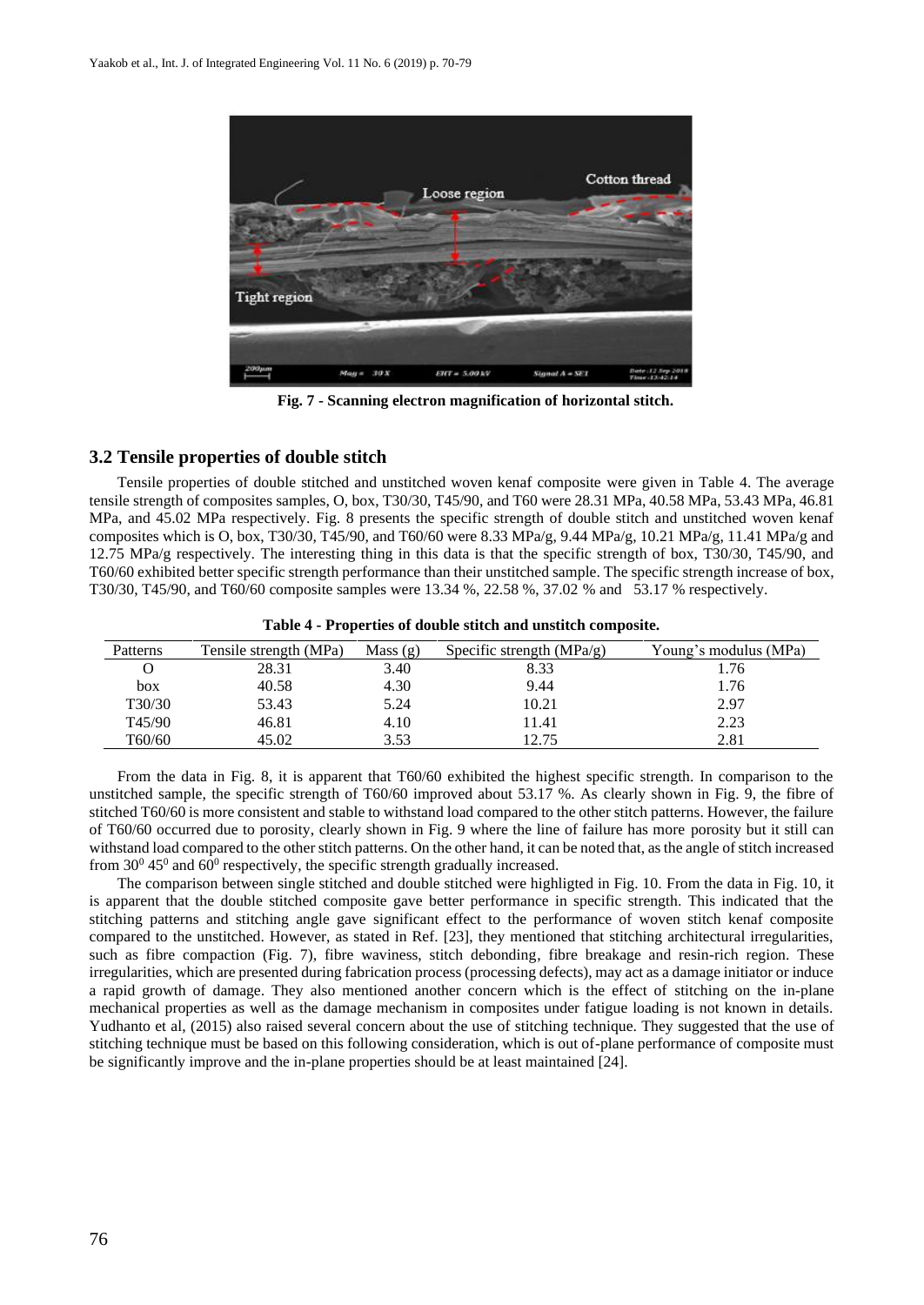

**Fig. 8 - Specific strength of double stitch and unstitch composite**



**Fig. 9 - Scanning electron magnification of horizontal stitch.**



**Fig. 10 - Comparison of single stitch and double stitch composite**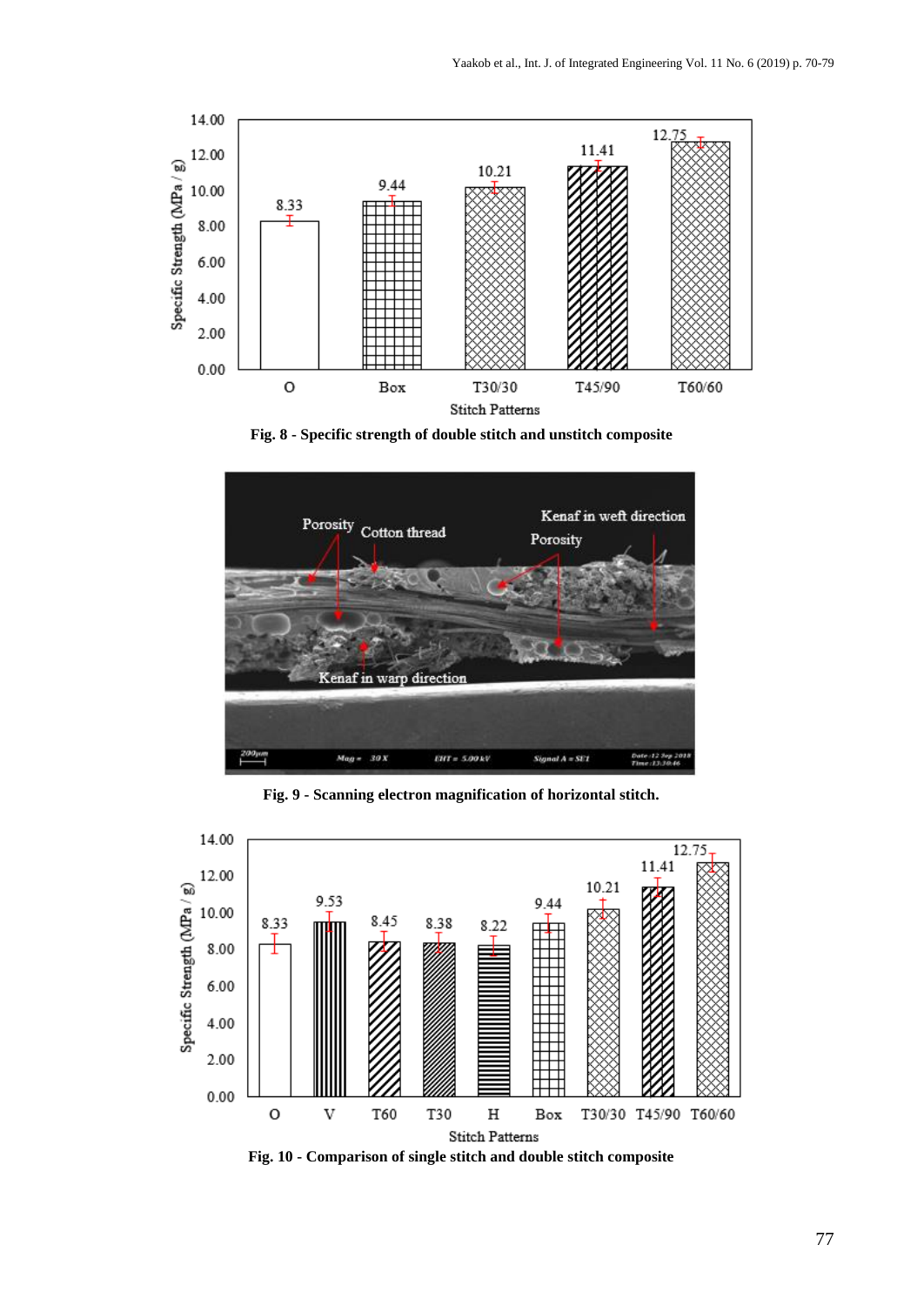## **4. Conclusion**

The present study was designed to determine the effect of stitching pattern on woven kenaf fabric. The results of this investigation showed that the increasing specific strength for single stitch composite of the V, T60, and T30 patterns were 14.51 %, 1.49 % and 0.64 % respectively, compared to the unstitched composite. The specific strength produced by V stitch, about 9.53 MPa/g was higher than the other stitch patterns. It was also shown that the specific strength for all the double stitch patterns was gradually increased. T60/60 exhibited the highest specific strength which increased about 53.17 % compared to the unstitched composite. The findings from this study make several contributions to the current literature. Firstly, the double stitched composite gave better performance in specific strength. Secondly, stitching patterns and stitching angle gave significant effect to the performance of woven stitch kenaf composite compared to the unstitched ones. Further investigation and experimentation into woven stitch kenaf fabric is strongly recommended. A number of possible future studies using the same experimental set up are apparent. It would be interesting to assess the effects of laminated woven stitch kenaf fabric.

#### **Acknowledgement**

Authors would like to thank Skim Zamalah Utem for the financial support and also Universiti Teknikal Malaysia Melaka for the facilities. This research also part of financial of FRGS/1/2017/TK03/FTK-AMC/F00343.

#### **References**

- [1] Ismail, A.E., Sadikin, A., Rahman, M.N.A., Mahzan, S., Salleh, S.M., Ahmad, S. & Ridzuan, M.B. (2018). Crushing Performances of Axially Compressed Woven Kenaf Fiber Reinforced Cylindrical Composites. *International Journal of Integrated Engineering*, *10*(1), 189-195.
- [2] Ismail, A.E., Khalid, S.N.A., Zainulabidin, M.H., Arifin, A.M.T., Hassasn, M.F., Ibrahim, M.R. & Rahim, M.Z. (2018). Mechanical Performances of Twill Kenaf Woven Fiber Reinforced Polyester Composites. *International Journal of Integrated Engineering*, *10*(4), 49-59.
- [3] Yuhazri, M.Y., Amirhafizan, M.H., Abdullah, A., Yahaya, S.H. & Lau, S.T.W. (2017). Potentiality of Utilising Non-Woven Kenaf Fibre Composite for Car Door Map Pocket. *Journal of Advanced Manufacturing Technology (JAMT)*, *11*(2), 129-138.
- [4] Stewart, R. (2010). Automotive composites offer lighter solutions. *Reinforced Plastics*, *54*(2), 22-28.
- [5] Koronis, G., Silva, A. & Fontul, M., (2013). Green composites: a review of adequate materials for automotive applications. Composites Part B: Engineering, 44(1), 120-127.
- [6] Graupner, N., Herrmann, A.S. & Müssig, J. (2009). Natural and man-made cellulose fibre-reinforced poly (lactic acid) (PLA) composites: An overview about mechanical characteristics and application areas. *Composites Part A: Applied Science and Manufacturing*, *40*(6), 810-821.
- [7] Ali, A., Shaker, K., Nawab, Y., Jabbar, M., Hussain, T., Militky, J., & Baheti, V. (2018). Hydrophobic treatment of natural fibers and their composites—a review. *Journal of Industrial Textiles*, 47(8), 2153-2183.
- [8] Sreenivasan, S., Sulaiman, S., Ariffin, M.K.A.M., Baharudin, B.H.T., & Abdan, K., (2018). Physical Properties of Novel Kenaf Short Fiber Reinforced Bulk Molding Compounds (BMC) For Compression Moulding. *Materials Today: Proceedings,* 5(1), 1226-1232.
- [9] Kumar, K.K., Karunakar, C., & ChandraMouli, B., (2018). Development and Characterization of Hybrid Fibres Reinforced Composites Based on Glass and Kenaf Fibers. *Materials Today: Proceedings*, 5(6), 14539-14544.
- [10] Wong, J.J., & Chen, H.H., (2017). Sewing for Life: The Development of Sewing Machine in the Tune of Women Life Experience in Taiwan. *In International Conference on Cross-Cultural Design*, 469-481.
- [11] Ravandi, M., Teo, W.S., Tran, L.Q.N., Yong, M.S., & Tay, T.E., (2017). Low velocity impact performance of stitched flax/epoxy composite laminates. *Composites Part B: Engineering*, 117, 89-100.
- [12] Bhudolia, S.K., Kam, K.K., Perrotey, P., & Joshi, S.C., (2018). Effect of fixation stitches on out-of-plane response of textile non-crimp fabric composites. *Journal of Industrial Textiles*, 1528083718757525.
- [13] Yang, T., Zhang, J., Mouritz, A.P., & Wang, C.H., (2013). Healing of carbon fibre–epoxy composite T-joints using mendable polymer fibre stitching. *Composites Part B: Engineering,* 45(1), 1499-1507.
- [14] Ahmad, M.R., Ahmad, W.Y.W., Salleh, J & Samsuri, A., (2008). Effect of fabric stitching on ballistic impact resistance of natural rubber coated fabric systems. *Materials & Design*, 29(7), 1353-1358.
- [15] Pingkarawat, K., & Mouritz, A.P., (2015). Stitched mendable composites: Balancing healing performance against mechanical performance. *Composite Structures,* 123, 54-64.
- [16] Suhaimi, S.A., Hassim, N., Nor, M.A., Ahmad, M.R., & Salleh, J., (2018). The effect of stitch density and stitching patterns on the puncture resistance of high strength plain woven fabric. *Current Trends Fashion Technology Textile Engineering,* 2(5), 555600.
- [17] Ashraf, W., Nawab, Y., Umair, M., Shaker, K., & Karahan, M., (2017). Investigation of mechanical behavior of woven/knitted hybrid composites. *The Journal of The Textile Institute*, 108(9), 1510-1517.